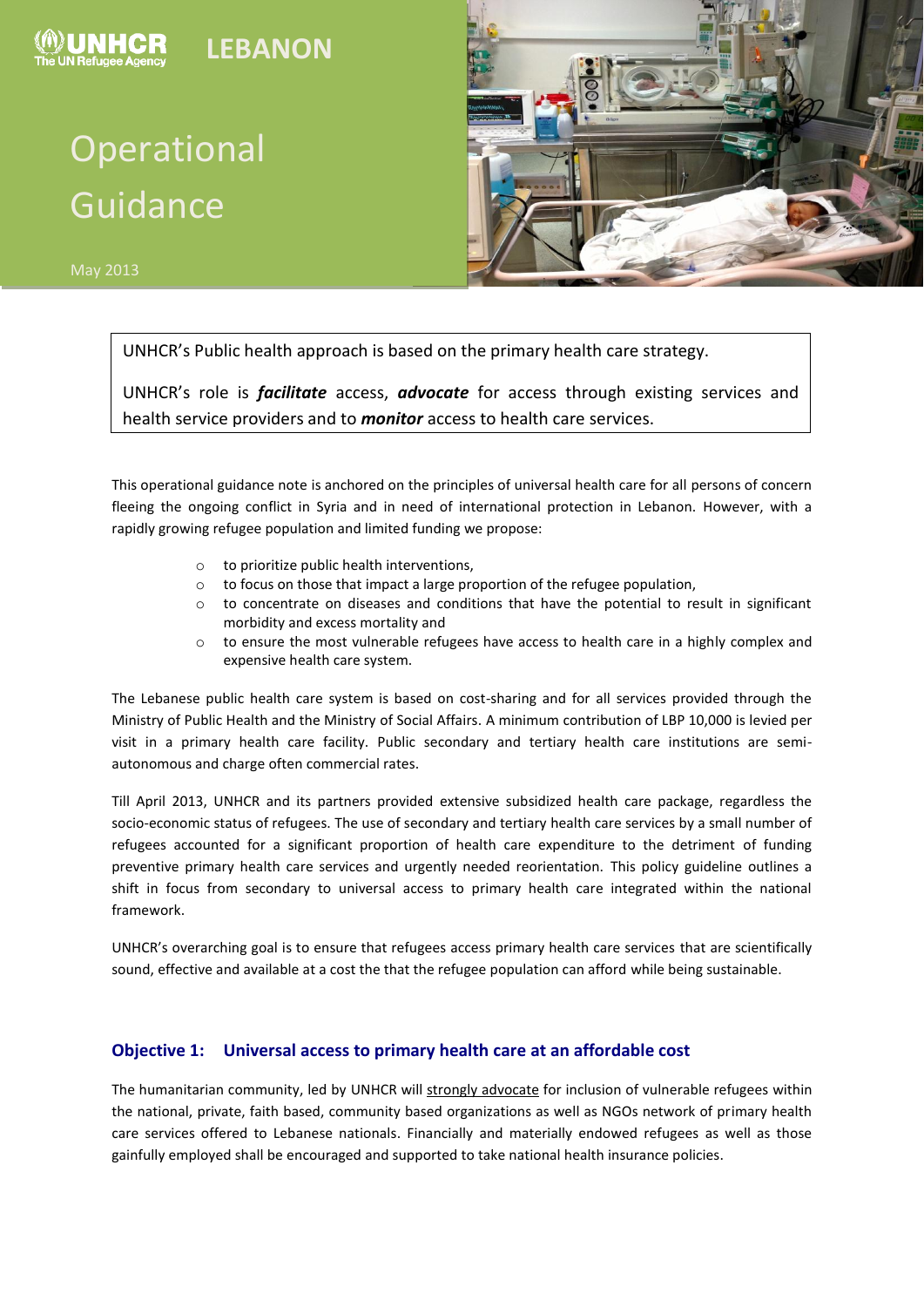Up to 90% of all costs incurred in accredited PHC centres shall be covered for vulnerable and financially challenged refugees. To be accredited, each PHC center shall be required to have a set number of health care providers, reports regularly to MOPH surveillance unit, provides comprehensive services including oral rehydration, childhood vaccination, treatment of common endemic diseases and provide reproductive health care as well provide services. UNHCR implementing and operational partners shall reimburse PHC centers for consultation fees, supplementary services and diagnostics for vulnerable registered refugees. The vulnerability criteria shall be based on mutually agreed socio-economic financial criteria. All PHC units shall use the existing vulnerability criteria used by UNHCR Lebanon.

With support from the humanitarian community and partners we propose to integrate refugees into existing mobile outreach services as well as establish outreach services to reach underserved informal tented settlements and isolated refugee communities and nationals. These networks shall be supported by UNHCR directly and operational partners. Each governorate through the humanitarian coordinating unit shall determine the routing and frequency of the MMU.

- $\triangleright$  The mobile clinics will provide the following services free of charge;
	- o Consultations for acute illness and early warning (EWARN) system
	- o Child health including nutrition and vaccinations
	- o Reproductive health services (ANC, SGBV, Family Planning)
	- o Health education
	- o The mobile units will ideally have a Medical Doctor, Midwife, Nurse and Health Educator.

In principle all refugees will need to contribute towards their own health care like the Lebanese population as follows:

- $\triangleright$  Vulnerable refugees in need of financial support (children under 5 years of age, pregnant women, people over 60 years of age and disabled): a contribution of LBP 3-5,000 maximum is expected (depending on the health facility), as well 15% of the diagnostics fees. All additional consultation, diagnostics and medicines, will be covered by UNHCR, for these refugees.
- $\triangleright$  Refugees not falling in above categories will be asked a contribution of LBP 3-5,000 maximum for consultations, as well as 100% of the diagnostic fees. However, essential medicines will be free of charge (acute and chronic).
- $\triangleright$  For children all consultation fees for vaccinations will be covered.
- $\triangleright$  For pregnant women UNHCR will cover a maximum of two ultrasound examination during the current pregnancy.
- $\triangleright$  For complicated pregnancies, cost-sharing contributions will be provided for visits above the 4 required ANC visits and diagnostics will be refunded, based on strict clinical criteria established.
- $\triangleright$  For family planning methods, intra-uterine devices (the preferred family planning method of Syrian women) will be provided free of charge by UNFPA. UNHCR will cover the costs for insertion up to LBP 10,000.
- Chronic medications will be provided through the YMCA/MoPH/MOSA/WHO programme for chronic diseases. All refugees will cover the dispensing fee of around LBP 1,000.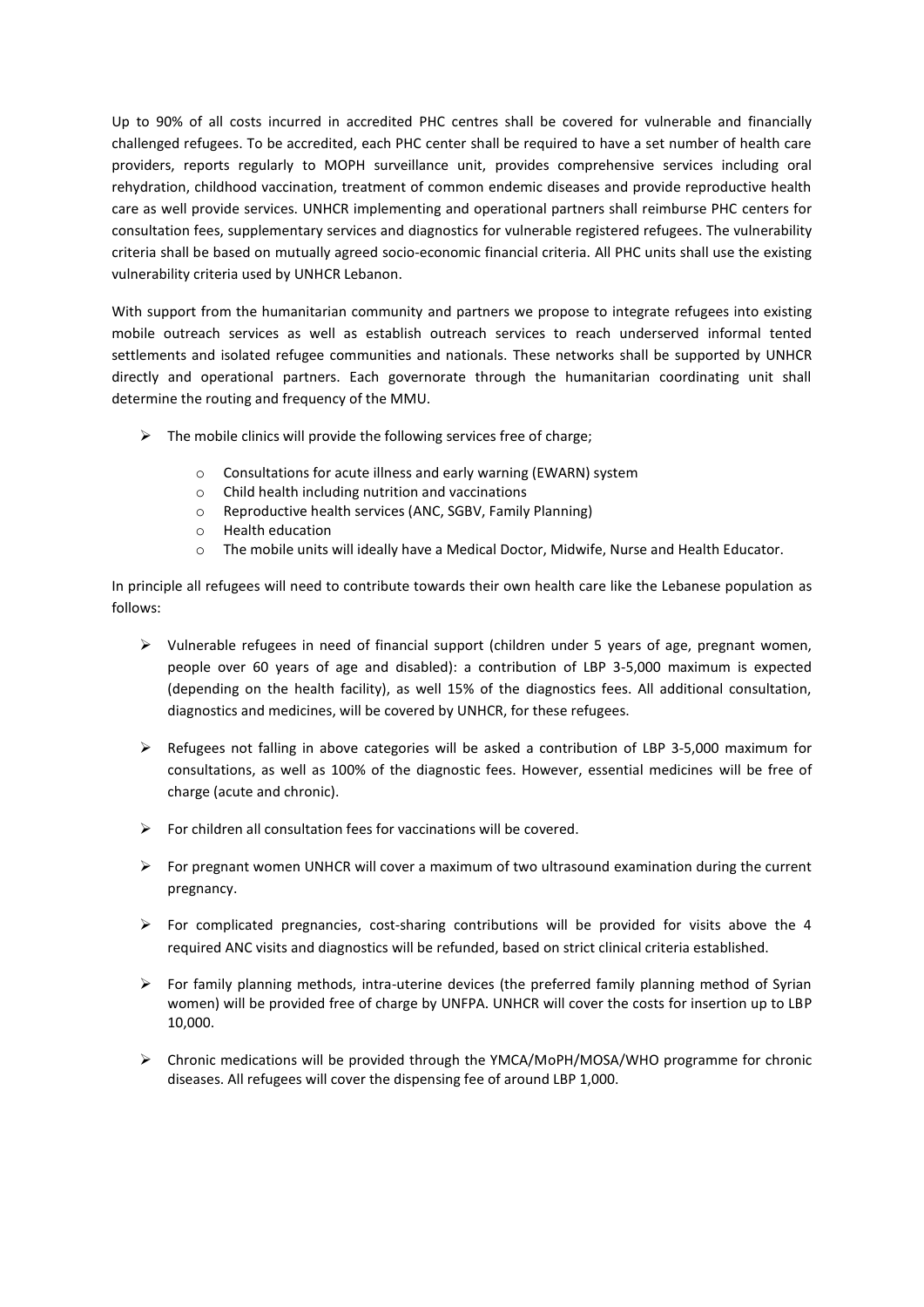#### **Objective 2: Support access to preventative and community health outreach**

UNHCR and implementing and operational partners will advocate and support community based health interventions with a strong prioritization on the hygiene and health education in the collective centres, transit sites and informal tented settlements. To improve inter-linkages and cost effectiveness, the hygiene education teams from PU-AMI, ACF, CISP and Oxfam (WASH partners) will be trained on simple health messages related to typical water-borne and hygiene related outbreaks (scabies, water-borne diseases).

If funding allows additional community health teams, will work from the social development centres with focus on child health (including nutrition) and women's health.

## **Objective 3: Advocate for and support access to mental health and psychosocial support programmes**

In line with the Mental Health Gap Action Programme (mhGAP) principles, UNHCR encourage access to mental health services at the primary health care level. Mental health and psychosocial support programmes will be provided through IMC and Restart.

UNHCR will actively reach out and advocate with MSF to include the refugees into their mental health programmes and advocate for countrywide coverage of their services.

## **Objective 4: Advocate for continued free access to vertical health programmes (TB and HIV)**

The Lebanese National Tuberculosis Programme (NTP) provides universal access to tuberculosis diagnostics and treatment for refugees. All refugees have access to the National AIDS Control programme without discrimination. Free HIV testing and counselling services are provided through the National AIDS Programme and two local NGOs, e.g. Soins Infirmiers de Developpement Intercommunautaire (SIDC) and the National AIDS Society.

#### **Objective 5: Support access to life-saving emergency care at secondary health care level**

Medical referral care is an essential part of health services. While the primary health care strategy is the core of all interventions, access to secondary health care is important.

In light of the current funding constraints and the high costs of medical referral care, ALL referral care will be limited to emergency referral care (obstetric, medical and surgical) ONLY under co-funding conditions.

The prognosis will be the most important criteria. However concomitant illnesses that affect the prognosis will be considered. All referral care cases covered through cost sharing by UNHCR will be limited to those cases where the life or basic functions are at stake.

It's important to understand that referral is a medical decision and to ensure this UNHCR will establish a detailed SOP for Lebanon and a transparent system, with an elective care committee (ECC) that will approval all referrals. The ECC will consist of 2 external medical officers and the UNHCR Senior Public Health Coordinator.

 $\triangleright$  UNHCR will refund for medical costs up to 75% for life-saving emergency care only.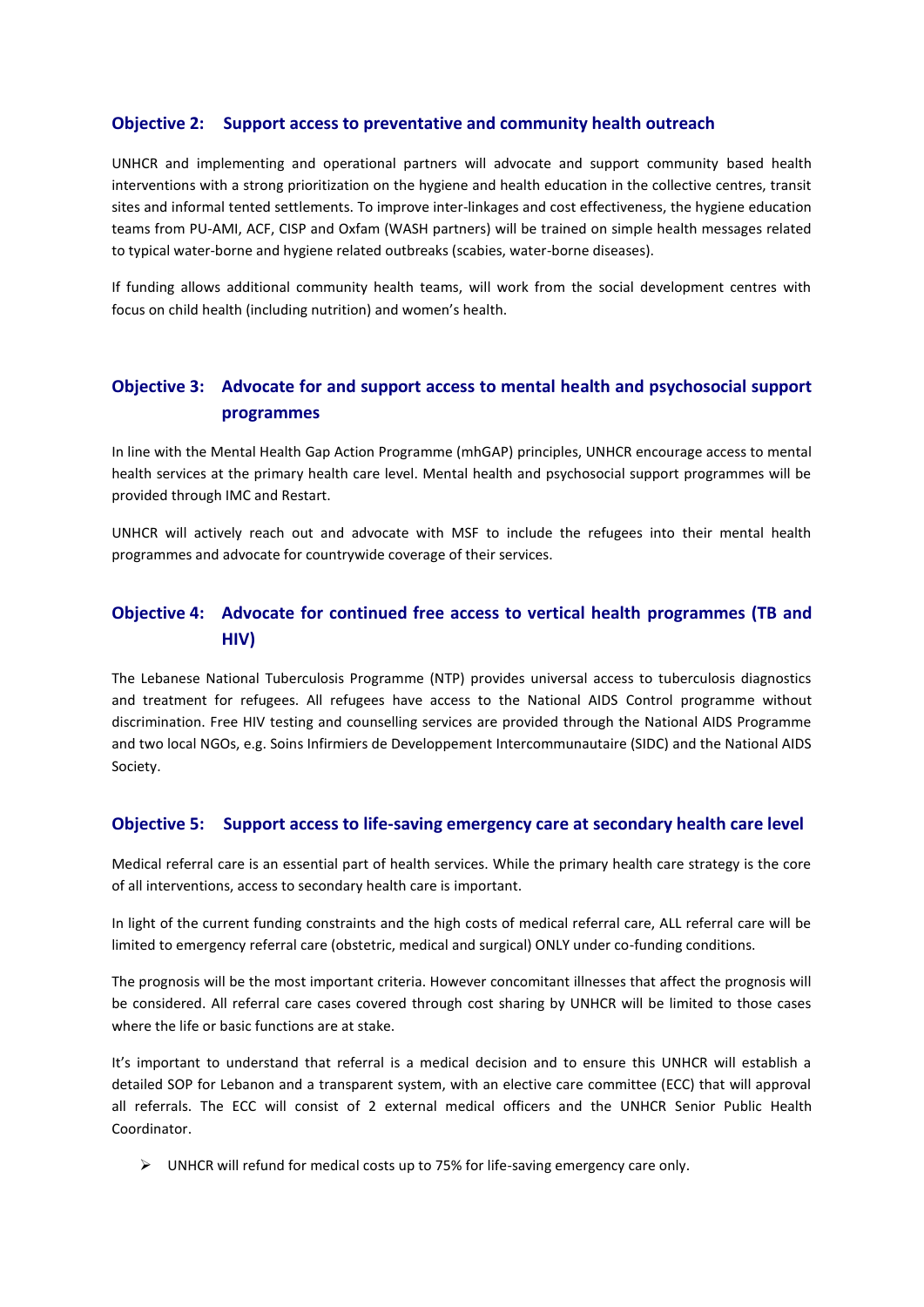- $\triangleright$  All medical bills for survivors of rape and torture will be covered by UNHCR at 100%. All cases will be submitted through confidential emails (limited number of persons copied) between protection (one dedicated person) and the UNHCR Senior Public Health Assistant. These cases will not be submitted to the ECC but directly handled by UNHCR.
- $\triangleright$  Refund will only be provided for refugees admitted in the current 24 contracted hospitals. There will be no expansion of the referral hospitals till a detailed assessment and negotiation package has been established and agreed by all partners.
- $\triangleright$  A package based on Ministry of Public Health (MoPH) rates has been negotiated with hospitals and contributions by patients depend on the class of hospital but are not to exceed 25% for both, normal vaginal delivery as well as caesarean section. There will be no re-fund for any non-necessary medical expenses occurred during and post-delivery (e.g. epidural, expanded hospital stay).
- $\triangleright$  Planned caesarean sections will need to be approved by the ECC. All emergency caesarean sections will be reviewed by the ECC before payment is made.
- $\triangleright$  Neonatal care will be covered up to 75% for a period of 1 week after which the ECC needs to be contacted for extension of stay. A strict protocol will be developed and shared with all partners and the hospitals to reduce the number of days in the neonatal room.
- $\triangleright$  All immediate life-saving interventions will be covered up to 75% for the first 24 hours. UNHCR will need to be informed immediately upon admission of the patients via e-mail by its partners using the official forms. Approval for continued treatment shall be granted by UNHCR after screening by medical consultants of partner NGOs and if deemed life-saving.
- $\triangleright$  Exceptional higher UNHCR co-funding will be provided if the case is submitted with a social assessment (protection/community service systems) as well as the medical reports through the ECC.
- $\triangleright$  All patients on current long-term treatment will need to be resubmitted through the ECC.
- $\triangleright$  Refugees who have been approved to receive secondary health care and who cannot afford the cost sharing to access secondary health care, can receive a contribution to cover the additional costs; this will be on case-by-case basis. The additional contribution will be based on socio-economic assessment criteria. Till these are in place, existing vulnerability criteria used by UNHCR Lebanon will be used.

#### **Objective 7: Ensure a strong communication strategy on access to Health Care**

A very strong communication strategy is required to ensure that all refugees are aware of the Lebanese health care system, the costs of health care in Lebanon and the different type of services provided.

UNHCR will ensure that refugees, donors and NGO community are aware of the packages and the limitations due to the high costs of medical care and limited funding available. Regular updates will be provided.

### **Objective 8: Ensure establishment of strong monitoring tools to measure the access to health care**

UNHCR will monitor the access and costs of health care services through the following monitoring tools: